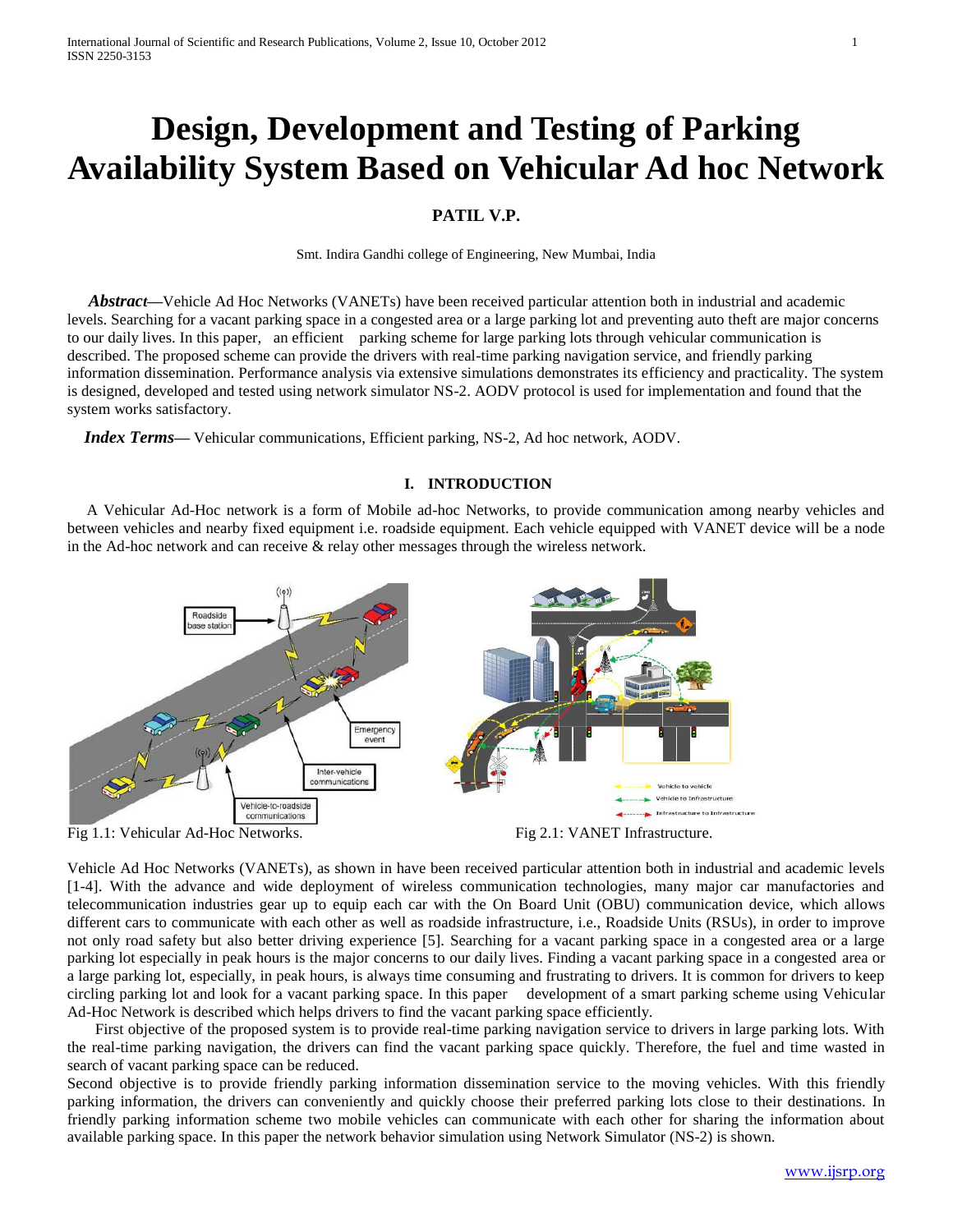Responsibility of the proposed system is:

- 1. Parking availability information passing on an ad-hoc network.
- 2. Recognition of Vehicles.
- 3. Path changing of vehicles on unavailability of parking space.

## **II. PREVIOUS RELATED WORK**.

 To minimize hassle and inconvenience to the drivers parking guidance systems based on Vehicular Ad Hoc Networks (VANETs) have been developed over the past decade [6-8], where the system provides accurate, real-time car park space availability to the drivers looking for parking spaces and then guides them to the available spaces by dynamically updated guide signs. Besides searching for available parking spaces, vehicle theft in large parking lots also has become a serious concern facing our lives. It becomes possible to track the parking space occupancy, guide drivers to the empty parking spaces near the places like shopping mall, stadium or railway stations. Recently, several previous research works related to the parking lots have been appeared in [9, 10]. VANET-based approach for parking space availability is shown in [9] .In this approach, the parking lots are managed by RSUs, and these RSUs can provide open parking space information to the drivers, which is very similar as the proposed SPARK scheme. In addition, the approach also provides security architecture to solve some possible security vulnerabilities. However, the approach doesn't provide the real-time parking navigation in large parking lots, nor any anti-theft protection function [10]. During the last years several attempts to combine inter-vehicle networking and vehicular traffic simulation were presented. These proposals either suggested to incorporate disciplines, vehicular traffic and networking, into a single simulation engine (cf. e.g.,  $[11]$ ) or to couple and synchronize two simulators of the respective area (cf. e.g. [12,13]). The majority of the works following the latter approach used the network simulator NS-2 and interlinked it with diverse traffic simulators. The studies present results on traffic performance (e.g., average speed) and on network characteristics (e.g., latency), however, their focus is not primarily on scalability.

#### **III. VEHICULAR AD HOC NETWORK USED FOR PROPOSED SYSTEM.**

 Vehicular Ad hoc Networks (VANET) is the subclass of Mobile Ad Hoc Networks (MANETs). VANET is one of the influencing areas for the improvement of Intelligent Transportation System (ITS) in order to provide safety and comfort to the road users. VANET assists vehicle drivers to communicate and to coordinate among themselves in order to avoid any critical situation through Vehicle to Vehicle communication e.g. road side accidents, traffic jams, speed control, free passage of emergency vehicles and unseen obstacles etc. Besides safety applications VANET also provide comfort applications to the road users. Fig 2.1 shows the overall working structure of VANET.

Each node within VANET act as both, the participant and router of the network as the nodes communicates through other intermediate node that lies within their own transmission range. VANET are self organizing network. It does not rely on any fixed network infrastructure. Although some fixed nodes act as the roadside units to facilitate the vehicular networks for serving geographical data or a gateway to internet etc. Higher node mobility, speed and rapid pattern movement are the main characteristics of VANET. This also causes rapid changes in network topology. VANET is a special type of MANET, in which vehicles act as nodes.

 Unlike MANET, vehicles move on predefined roads, vehicles velocity depends on the speed signs and in addition these vehicles also have to follow traffic signs and traffic signals. There are many challenges in VANET that are needed to be solved in order to provide reliable services. Stable & reliable routing in VANET is one of the major issues. Hence more research is needed to be conducted in order to make VANET more applicable. As vehicles have dynamic behavior, high speed and mobility that make routing even more challenging.

Vehicular ad hoc networks present a promising way to build up a decentralized parking guidance system. Designing such an application can be decomposed into major issues: (1) which information on a parking place needs to be known by the vehicles and thus has to be distributed in the vehicular ad hoc network? And finally, (2) how can this information be used to maximize the benefit for the driver?

 The working of the occupancy information is collected at the respective parking lot, e. g. by parking meters or parking fee payment terminals. This information is broadcasted, received by vehicles within communication range, and then disseminated within the vehicular ad hoc network.

The vehicle can communicate with other vehicle within its range. Vehicles on their way to some destination area can then use it to make their decision amongst several possible parking opportunities. This phenomenon in VANET is used in our objective of friendly parking system.

#### **IV. ROUTING PROTOCOLS USED IN VANET**

 Vehicular Ad Hoc Networks (VANETs) tend to exhibit a drastically different behavior from the usual mobile ad hoc networks (MANETs). High speeds of vehicles, mobility constraints on a straight road and driver behavior are some factors due to which VANETs possess very different characteristics from the typical MANET models. Broadly speaking, four such characteristics are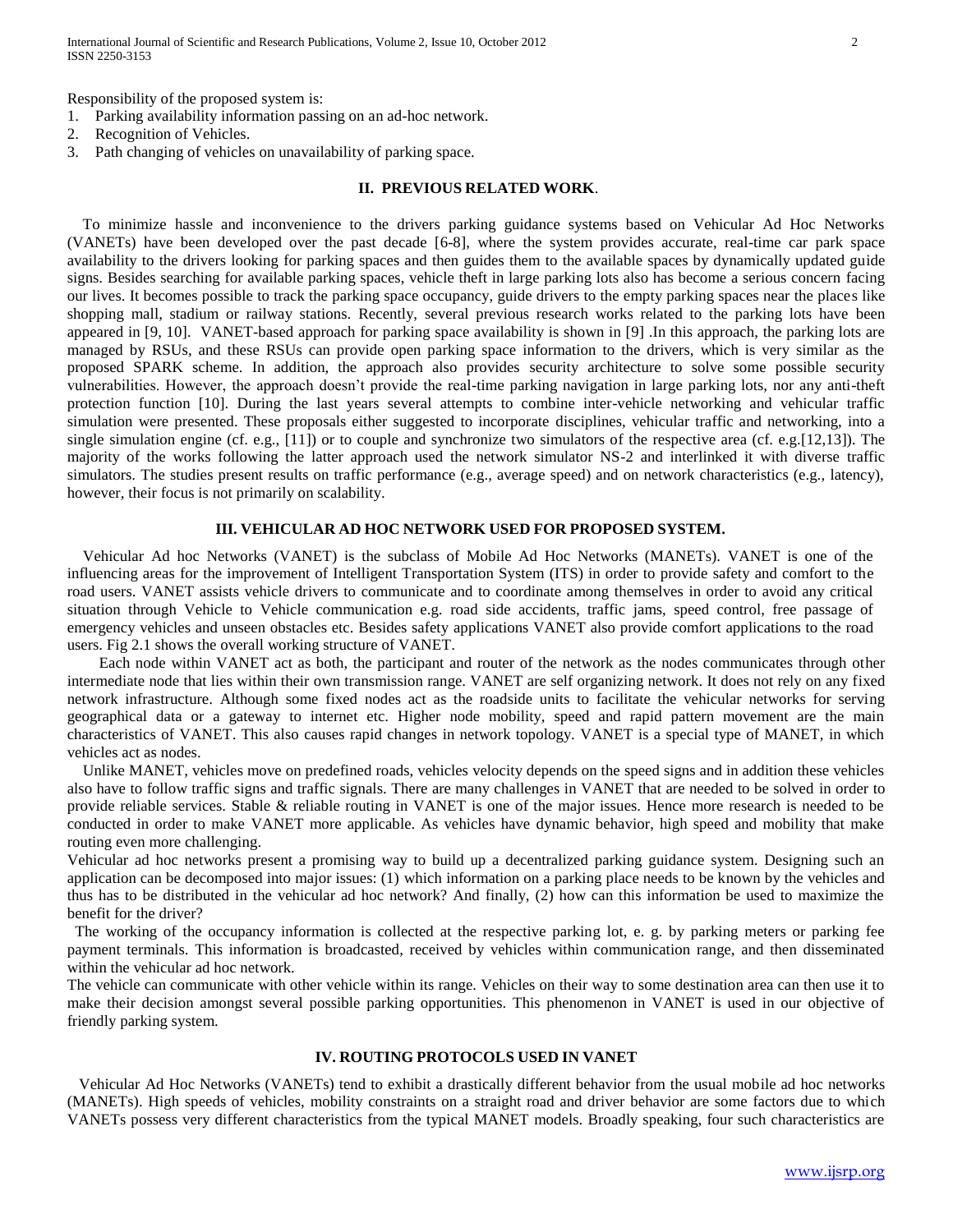rapid topology changes, frequent fragmentation of the network, small effective network diameter and limited temporal and functional redundancy

 A routing protocol governs the way that two communication entities exchange information; it includes the procedure in establishing a route, decision in forwarding, and action in maintaining the route or recovering from routing failure. This section describes recent unicast routing protocols proposed in the literature where a single data packet is transported to the destination Node without any duplication due to the overhead concern. Some of these routing protocols have been introduced in MANETs but have been used for comparison purposes or adapted to suit VANETs' unique characteristics. Because of the plethora of MANET routing protocols and surveys written on them, we will only restrict our attention to MANET routing protocols used in the VANET context. VANET routing protocols can be classified as topology-based and geographic (position-based) in VANET.

# **4.1 Topology-based Routing Protocols**

 These routing protocols use links' information that exists in the network to perform packet forwarding. They can further be divided into proactive (table-driven) and reactive (on-demand) routing.

# **4.2 Proactive (table-driven) Routing protocols**

 Proactive routing carries the distinct feature: the routing information such as the next forwarding hop is maintained in the background regardless of communication requests. Control packets are constantly broadcast and flooded among nodes to maintain the paths or the link states between any pair of nodes even though some of paths are never used. A table is then constructed within a node such that each entry in the table indicates the next hop node toward a certain destination. The advantage of the proactive routing protocols is that there is no route discovery since route to the destination is maintained in the background and is always available upon lookup. Despite its good property of providing low latency for real-time applications, the maintenance of unused paths occupies a significant part of the available bandwidth, especially in highly mobile VANETs.

#### **4.3 Ad Hoc On Demand Distance Vector Routing- AODV**

 Ad Hoc On Demand Distance Vector Routing (AODV) is an example of pure reactive routing protocol. AODV belongs to multihop type of reactive routing. AODV routing protocol works purely on demand basis when it is required by network, which is fulfilled by nodes within the network. Route discovery and route maintenance is also carried out on demand basis even if only two nodes need to communicate with each other. AODV cuts down the need of nodes in order to always remain active and to continuously update routing information at each node. In other words, AODV maintains and discovers routes only when there is a need of communication among different nodes.

AODV uses an efficient method of routing that reduces network load by broadcasting route discovery mechanism and by dynamically updating routing information at each intermediate node. Change in topology and loop free routing is maintained by using most recent routing information lying among the intermediate node by utilizing Destination Sequence Numbers of DSDV.

#### **4.3.1 AODV Route Discovery**

 Route discovery is one of the most important characteristics of any protocol in wireless communication. The need for basic route discovery arises when a source node wants to communicate with any particular destination node in order to forward data packet. AODV uses route discovery by broadcasting RREQ to all its neighboring nodes. The broadcasted RREQ contains addresses of source and destination nodes in order identify those particular nodes for whom route has been demanded. RREQ also contains source and destination nodes sequence numbers to maintain recent fresh route information from source to destination and vice versa. Moreover, RREQ also contains broadcast ID and a counter, which counts how many times RREQ has been generated from a specific node. When a source node broadcast a RREQ to its neighbors it acquires RREP either from its neighbors or that neighbor(s) rebroadcasts RREQ to their neighbors by increment in the hop counter. If node receives multiple route requests from same broadcast ID, it drops repeated route requests to make the communication loop free.

RREQ is generated from one source towards different destinations in order to reach at particular destination. If RREP is not received by the source node, it automatically setups reverse path to the source node. A reverse path is settled only when each node keeps the record of its neighbor from which it gets the RREQ. Reverse path is used to send a reply to source node, if any intermediate node does not satisfies the RREQ, moreover reverse path is settled for only the limited period of time.

All intermediate nodes stored the particular destination sequence number information and compare it with the RREQ destination sequence number. If RREQ sequence number is greater than or equal to stored sequence number of the intermediate node. Then the RREP is generated to source node following the same route from destination node to source node. This method is also known as the forward path discovery. And in this way a route is discovered for two nodes that need to communicate.

#### **4.3.2 AODV Route Maintenance**

 When nodes in the network detects that a route is not valid anymore for communication it delete all the related entries from the routing table for those invalid routes. And sends the RREP to current active neighboring nodes that route is not valid anymore for communication. AODV maintains only the loop free routes, when the source node receives the link failure notification it either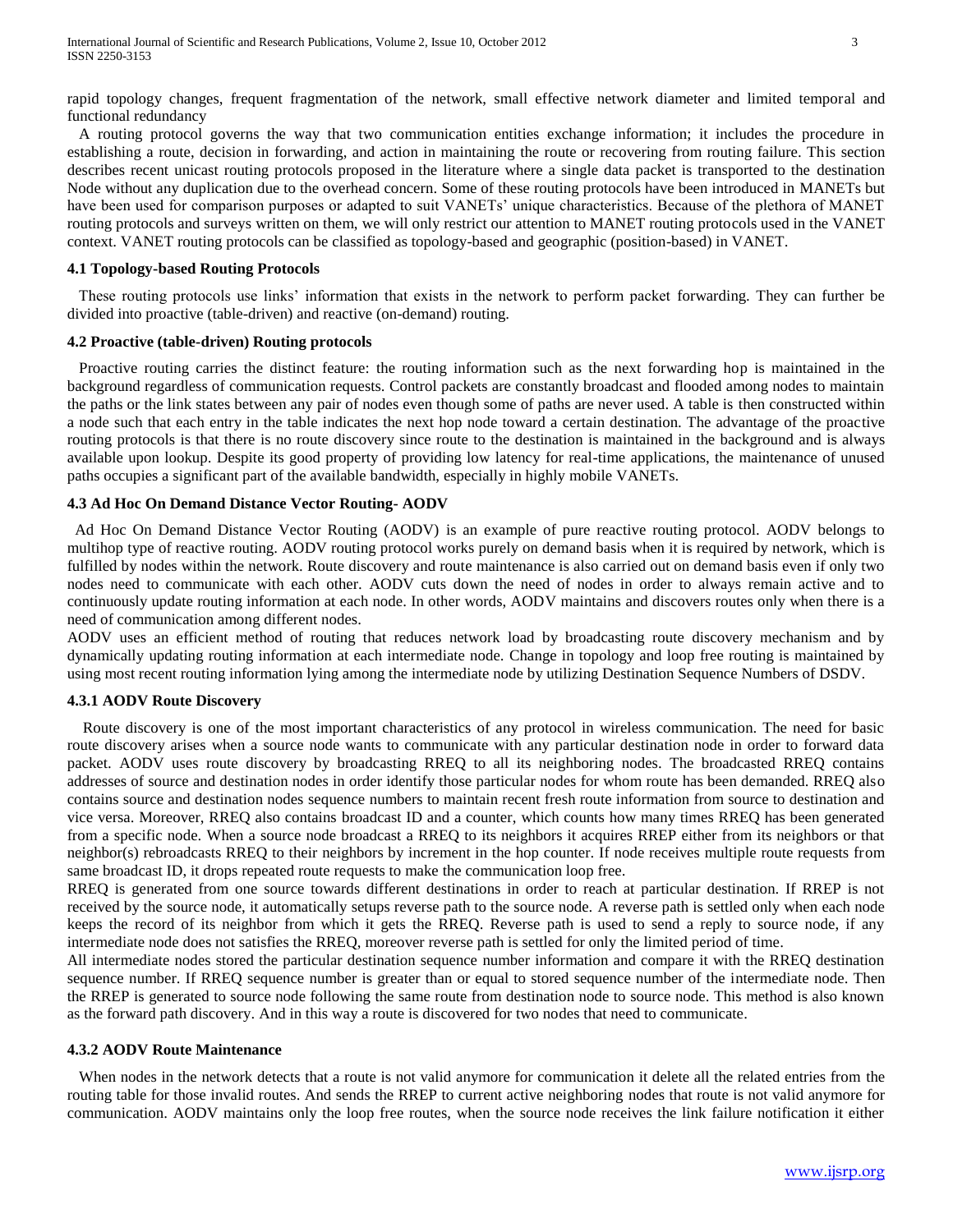start the process of rebroadcasting RREQ or the source node stop sending data through invalid route . Moreover, AODV uses the active neighbor's information to keep tracking of currently used route.

# **4.4.3 AODV Features**

AODV reduces several problems that occurred in proactive routing protocols. It provides support by reacting at on demand needs for communication for such ad hoc network where large numbers of nodes and this can help when the sudden change in topology happens. AODV updates the information of active nodes in the routing table. This feature can help maintaining the routing tables with the related number of entries and Nodes only have the information of currently active routes for communication. AODV reduces flooding of messages in the network as compared to proactive routing protocols so AODV reduces the network overhead. AODV also minimizes the route redundancy and large memory requirements. AODV eliminates the loop-free routes by using destination node sequence numbers. If the route become invalid for a particular communication then the source node resend the RREQ with the greater destination sequence number in order to rebuild the route.

#### **V. DESIGN AND IMPLEMENTATION OF PROPOSED SYSTEM.**

 The current parking guidance systems obtain the availability of parking spaces using the sensors installed across the whole parking lot. However, deploying sensors in a large parking lot can be very expensive. Furthermore, the sensors can become inaccurate and would stop functioning easily when time passes. Therefore, it is highly desired to have a reliable and cost effective way to track available parking spaces and guide drivers to the available parking spaces.

Besides searching for available parking spaces, Recently, Vehicle Ad Hoc Networks (VANETs), as shown in Fig. 1.1, have been received particular attention both in industrial and academic levels. With the advance and wide deployment of wireless communication technologies, many major car manufactories and telecommunication industries gear up to equip each car with the On Board Unit (OBU) communication device, which allows different cars to communicate with each other .

Roadside infrastructure, i.e., Roadside Units (RSUs), in order to improve not only road safety but also better driving experience. Therefore, it becomes possible to track the parking space occupancy, guide drivers to the empty parking spaces, through vehicular communications. The system model consists of a trusted authority (TA), OBUs equipped on the vehicles, stationary parking lot RSUs and a large number of parking spaces. TA is a trust and powerful entity, whose responsibility is in charge of the registration of both OBUs and the parking lot RSUs. OBUs are installed on the vehicles, which can communicate with each other and RSUs for achieving useful information, i.e., traffic information and parking lot information. Each OBU has a unique identifier IDi. In order to protect the privacy of the OBU, when an OBU with IDi registers itself to TA,



Fig 5.1 Parking lot model under consideration Fig 5.2 A typical Efficient parking lot



RSUs are important components for smart parking lots. As shown in Fig.5.1, three RSUs, i.e., RSU0 at position (0, 0), RSUa at position (xa, ya) and RSUb at position (xb, yb), are erected in the parking lot. With this deployment, the whole parking lot (including the parking spaces, in reality, there may exist more than three RSUs in a parking lot to coordinate the tracking of the vehicle if the parking lot is extremely large.)

# **5.1 Initialization**

When a large parking lot with identifier IDj is set up, each parking space is designated a location (xi, yi), and three parking lot RSUs of the same height h are erected at the locations (0, 0), (xa, ya) and (xb, yb), respectively. Then, the whole parking lot will be under surveillance of these three RSUs, as shown in Fig.7. After TA inspects the parking lot, TA generates the private key skj = sH(IDj) and stores the same private keys skj into the three RSUs. With these settings, a large smart parking lot is established. Fig 5.2 shows the placement of RSU in parking lot and Fig 5.3 shows the steps in the initialization process.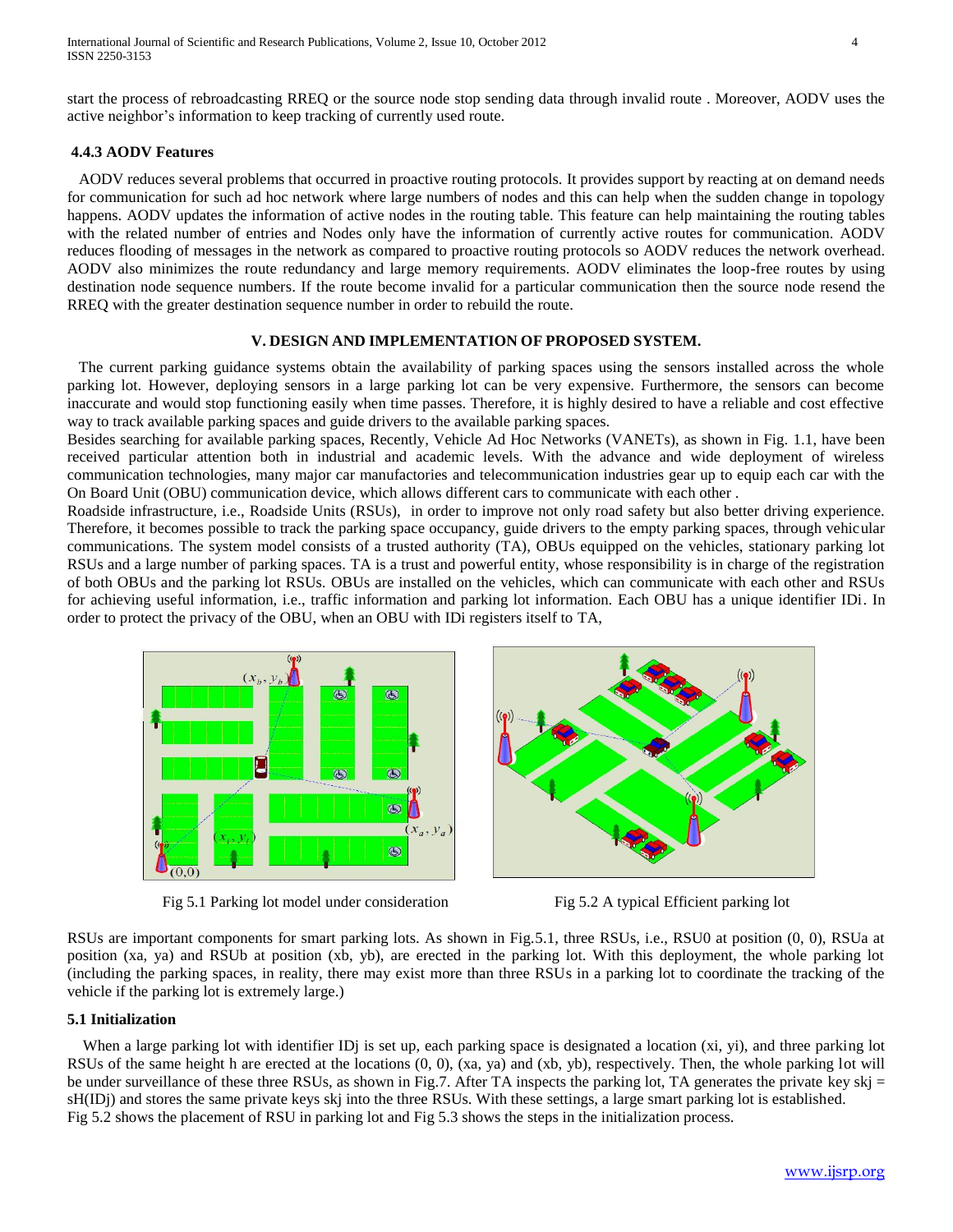

Fig 5.3: Initialization process

### **5.2 Parking space records**

Parking space is a spatio-temporal resource recorded by the RSUs in a smart parking lot. Each parking space record, as shown in Fig 5.4, has the following attributes.

# Parking Space Record



Fig 5.4: Parking space record.

The meaning of each attribute is given below.

**Position (POS):** Each parking space can derive its position (*xi, yi*) on the unique Euclidean plane determined by the three parking lot RSUs, as shown in Fig.5.1.

**Reservation (RES):** This field denotes the reservation status of the parking space. If the parking space is reserved, RES  $= 1$ , otherwise,  $RES = 0$ .

**Occupancy (OCC):** The field denotes the occupancy status of the parking space. If the parking space is occupied,  $OCC = 1$ . Else if the parking space is vacant,  $OCC = 0$ .

**Unique Id (Uid):** this is the unique id of an OBU which give the identification of that specific OBU. This Uid use to recognize the vehicle in large parking lot.

**Starting time (Tstart):** This field records the OBU's start parking time at the parking space.

**Counter (COUNT):** This field record the time after the reservation of the parking space by an OBU till the space is occupied.

In a smart parking lot, since all parking space records are stored at the parking lot RSUs, the parking lot's RSUs can conveniently manage the whole parking lot by using these records.

The algorithm for finding the position of the OBU in large parking lot and the information about the routing protocols is given in next topic.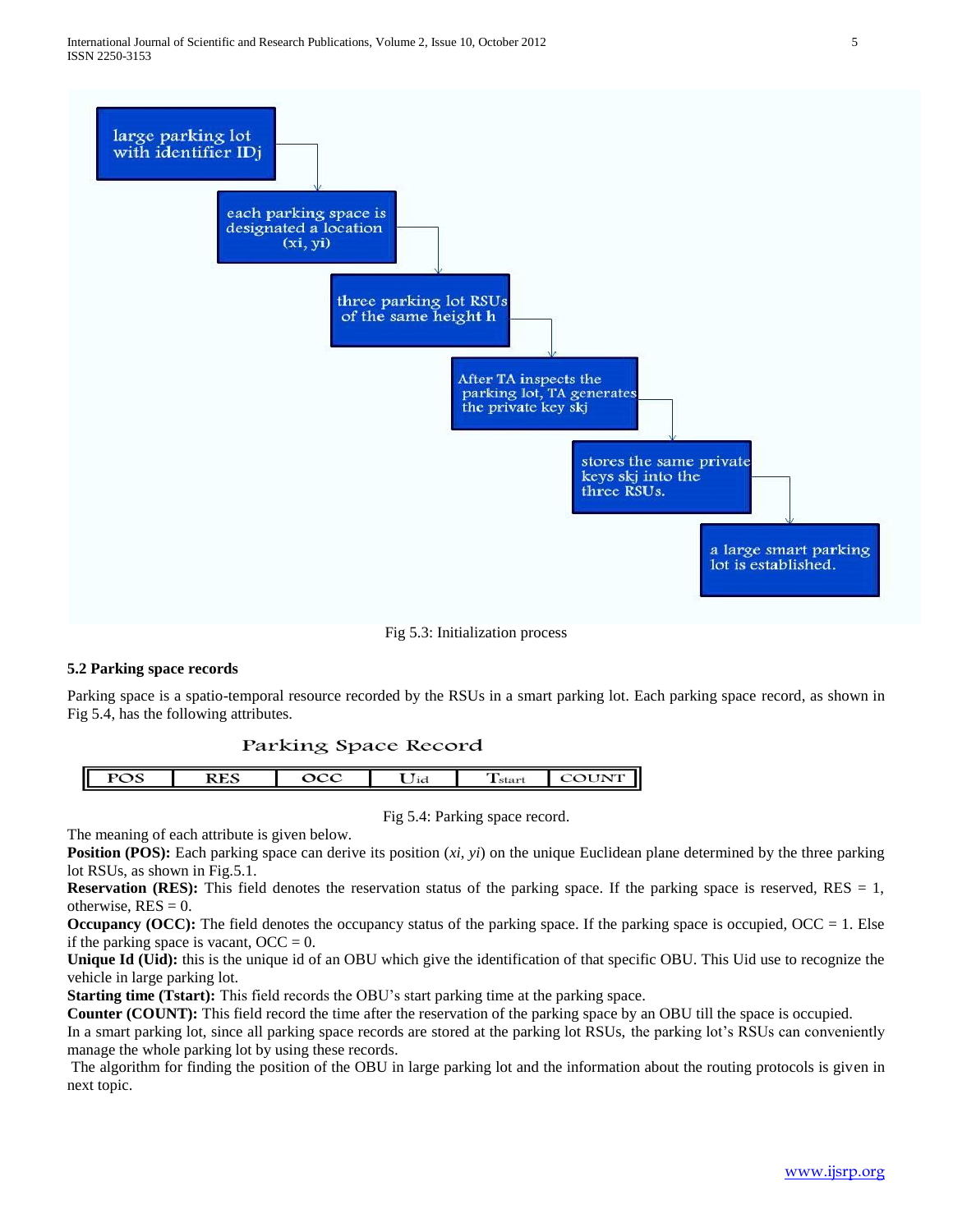#### **5.3 Coding and Implementation:**

 Coding is done using network simulator NS-2 [4]. This consists of following steps- i) Path creation for the simulation. ii)TCL script coding for dynamic nodes (vehicles).iii)TCL script coding for message delivery and response.

All the mobile nodes in NS-2 quickly assume that they are the part of Ad-hoc network and the simulation mobile nodes connected with infrastructure networks are not really possible. For simulating a wireless node the physical layer, the link layer and MAC (media access control) protocol are all included at the same time. But despite this NS-2 is unable to simulate multiple radio interfaces. NS-2 only supports Bi-directional (antenna that radiates or receives most of its energy in two directions) and Omnidirectional (radiates signal equally in all direction) antenna for signal propagation and waypoint mobility model for node movement. While simulating wireless networks using NS-2, the nodes need to be programmed manually to sense and transmit data among each other. There is no built-in scanning facility available to sense other nodes that are floating around. Another constraint associated with NS-2 is that it cannot be extended to simulate a large mobile network. In order to determine whether the frame has been transmitted successfully or not NS-2 relies on signal's strength. The Signal to Noise interference Ratio (SNR) is determined through the difference in strength of the two signals. The current distribution of NS-2 has limited scalability and does not provide any support for distributed and federated simulation tasks.

The existing traffic library and protocol suite are outdated and lack complete support for IEEE 802.11 standards. The newly added modules cannot find their place in the outdated documentation.

#### **5.4 Flow chart:**

The flow chart of the working of the designed and developed parking system is as shown in fig 5.4.



## **VI. TESTING**

Testing is done for finding the defects and fixing them and verifying system according to requirements.

#### **6.1 Snapshots of simulation**

Initial position of vehicles is as shown in fig 6.1.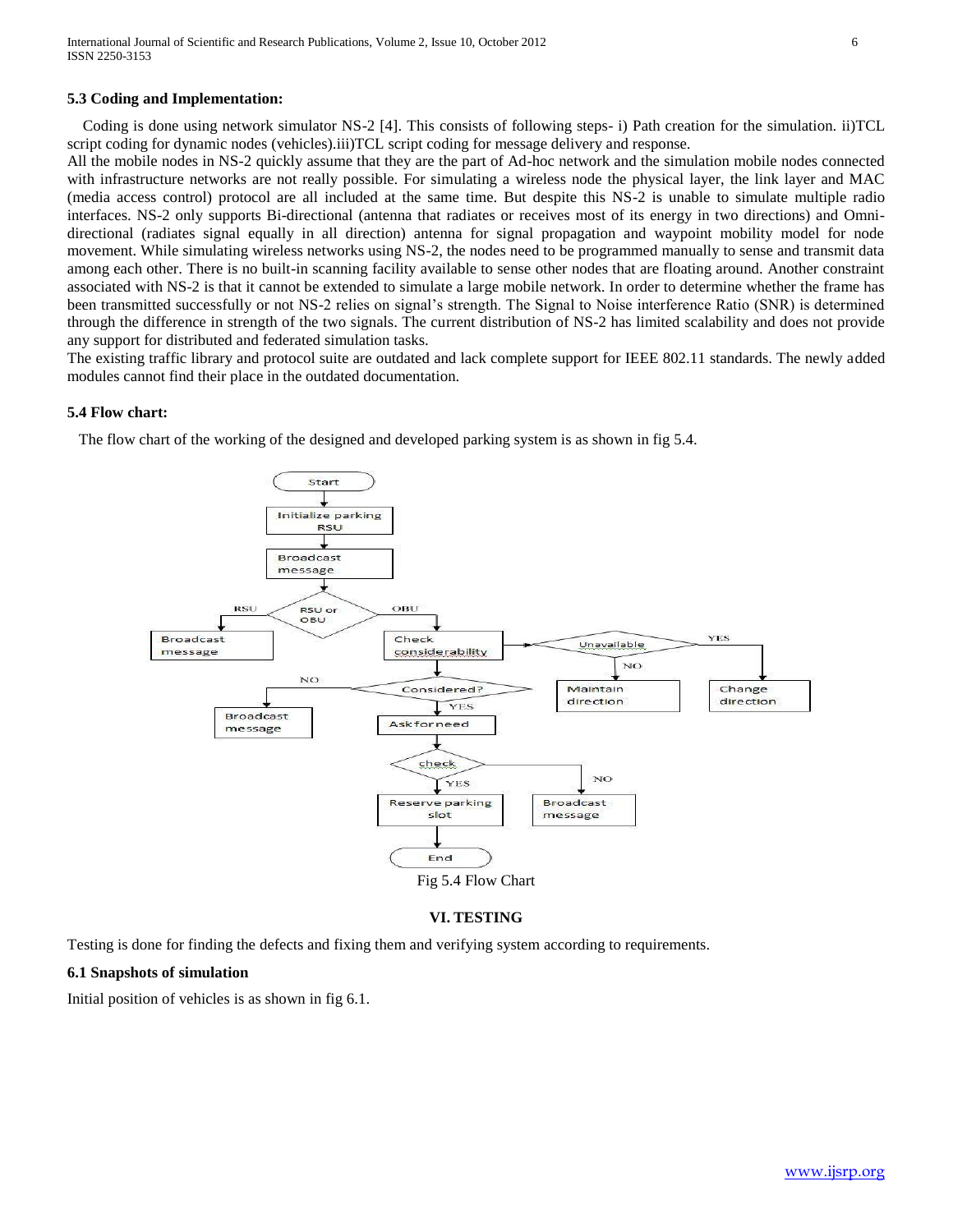

Fig 6.1: Initial position of vehicles. Fig 6.2: message by RSU1 and RSU2.

Parking available message passed by RSU1 and parking not available message passed by RSU2 as shown in fig 6.2.



Fig 6.3: message by RSU1 parking full. Fig 6.4: vehicles moving towards RSU2

Two vehicles are parked at RSU1 occupies all parking slots.RSU1 sends message parking not available. At same instance RSU2 sends message parking is available. All vehicles start moving towards RSU2.

Graphs of Throughput and an Average Throughput for AODV is as shown in fig.6.5 and fig 6.6





Fig 6.5: Throughput of AODV Fig 6.6: Average throughput vs number of nodes

# **6.2 Test cases**

 A [test case](http://en.wikipedia.org/wiki/Test_case) normally consists of a unique identifier, requirement references from a design specification, preconditions, events, a series of steps (also known as actions) to follow, input, output, expected result, and actual result. Clinically defined a test case is an input and an expected result. This can be as pragmatic as 'for condition x your derived result is y', whereas other test cases described in more detail the input scenario and what results might be expected. It can occasionally be a series of steps. In this project following test cases are used for testing purpose.

# **Test case 1:** *On accepting "Available" message from RSU; vehicles should move towards that RSU*.

In this test RSU placed in the parking lot who manages the empty parking slots information send the message "Available". It indicates that parking space is available in that parking lot and hence those vehicles having need of parking space; start moving towards that RSU i.e. parking lot. In snapshot given below red arrows show the direction of vehicles.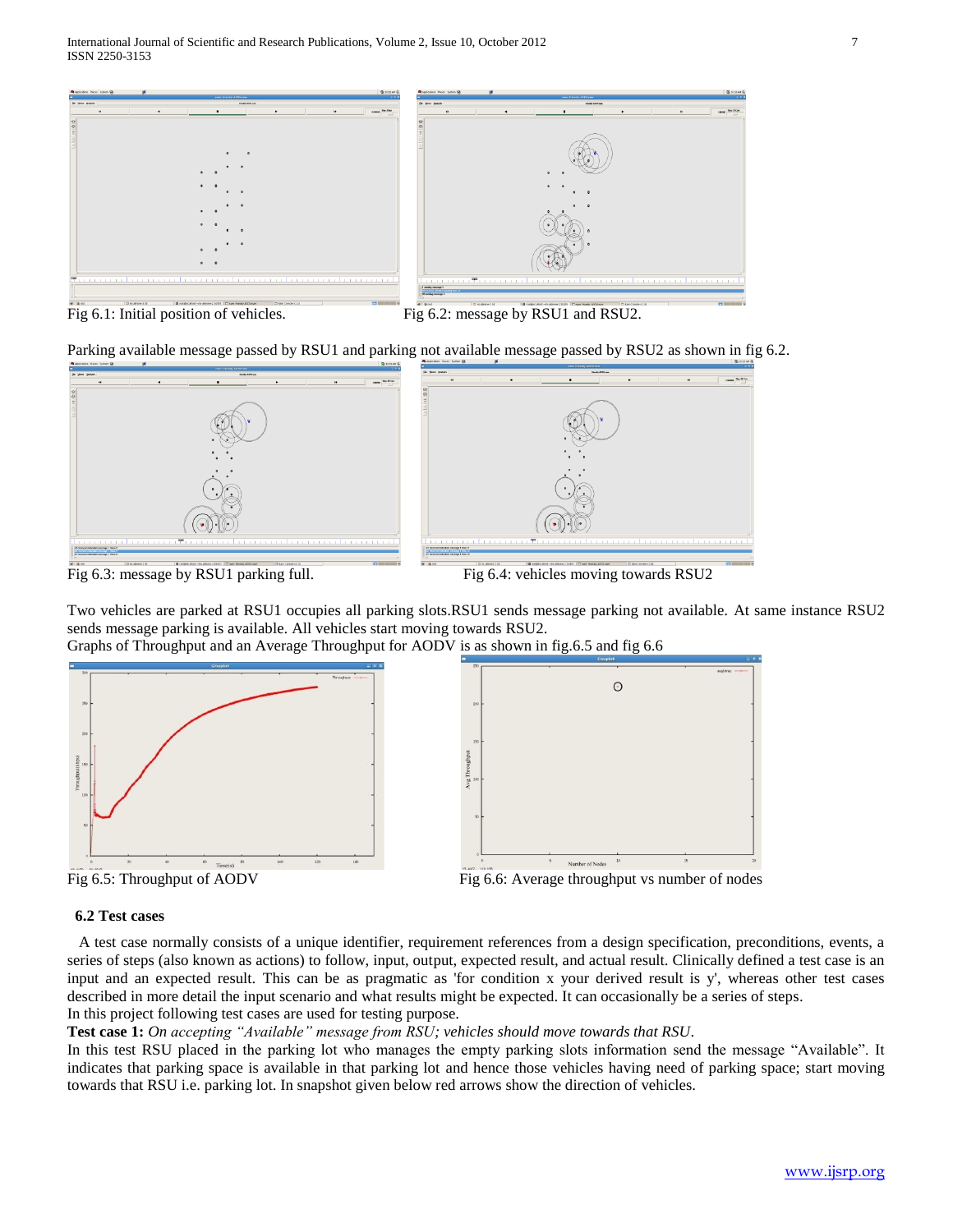International Journal of Scientific and Research Publications, Volume 2, Issue 10, October 2012 8 ISSN 2250-3153



**Test case 2:** *If parking lot is full with vehicles RSU will send message "Not Available".*

On accepting Available signal form RSU vehicles start moving towards that RSU. Each parking lot having finite number of parking spaces. Vehicles will occupy the spaces as the reach the parking lot. After some time no vacant space is remaining and at that instance parking lot RSU sends "Not Available" message. Snapshot given below give the idea about this test case.

**Test Case 3:** *On accepting "Not Available" message from RSU; vehicles should move away from that RSU.*

On unavailability of parking space message "Not Available" is send by RSU. On receiving that message vehicles willing the parking lot can change their direction towards different parking lot instead of waiting at one place for parking availability. In the snapshot given below we can visualize the scenario. The red arrow indicates the direction of the vehicle.



Fig 6.9: Test case3

# **VII. CONCLUSION**

 In this paper, a new VANET-based friendly and efficient parking scheme for large parking lots is designed, developed and tested using network simulator NS-2.With friendly parking scheme, RSUs installed across a parking lot can survey the whole parking lot, and provide two convenient services for drivers: 1) real-time parking navigation,2) friendly parking information dissemination. Extensive simulations have also been conducted to demonstrate that the proposed scheme can efficiently reduce the searching time delay for an available parking space, and subsequently save the fuels and driver's parking time. In this paper simulation of Vehicular Ad-Hoc Network used for friendly parking system is implemented and tested satisfactory. Different test cases are generated to test the system and performance of AODV protocol for its throughput is also tested for efficiency of the system. With the help of this simulation we can conclude behavior of friendly parking system in different situations.

#### **REFERENCES**

- [1] Y. Peng, Z. Abichar, and J. M. Chang, "Roadside-aided routing (RAR) in vehicular networks", in *Proc. IEEE ICC 2006*, Vol. 8, pp. 3602-3607, Istanbul, Turkey, June 2006.
- [2] J. P. Hubaux, S. Capkun, and J. Luo, "The security and privacy of smart vehicles", *IEEE Security and Privacy Magazine*, Vol. 2, No. 3, pp. 49- 55, 2004.
- [3] M. Lott, R. Halfmann, E. Schultz, and M. Radimirsch, "Medium access and radio resource management for ad hoc networks based on UTRA TDD", in *Proc. ACM MobiHoc 2001*, pp. 76-86, October 2001.
- [4] Q. Xu, T. Mak, J. Ko, and R. Sengupta, "Medium access control protocol design for vehicle-vehicle safety messages", *IEEE Transaction on Vehicular Technology*, Vol. 56, No. 2, pp. 499-518, 2007.
- [5] M. Raya and J. P. Hubaux, "Securing vehicular ad hoc networks",*Journal of Computer Security*, Vol. 15, No. 1, pp. 39-68, 2007.
- [6] V. Tang, Y. Zheng, and J. Cao, "An intelligent car park management system based on wireless sensor networks," in *Proc. of the First International Symposium on Pervasive Computing and Applications*, Urumchi, Xinjiang, P.R. China, pp. 65-70, August 2006.
- [7] J. Chinrungrueng, U. Sunantachaikul, and S. Triamlumlerd, "Smart parking: an application of opticalwireless sensor network," in *Proc. Of the the 2007 International Symposium on Applications and the Internet Workshops (SAINTW'07)*, Hiroshima, Japan, pp. 66-69, January 2007.
- [8] Y. Bi, L. Sun, H. Zhu, T. Yan, and Z. Luo, "A parking management system based on wireless sensor network," *ACTA AUTOMATICA SINICA*, Vol. 32, No. 6, pp. 38-45, Nobember 2006.